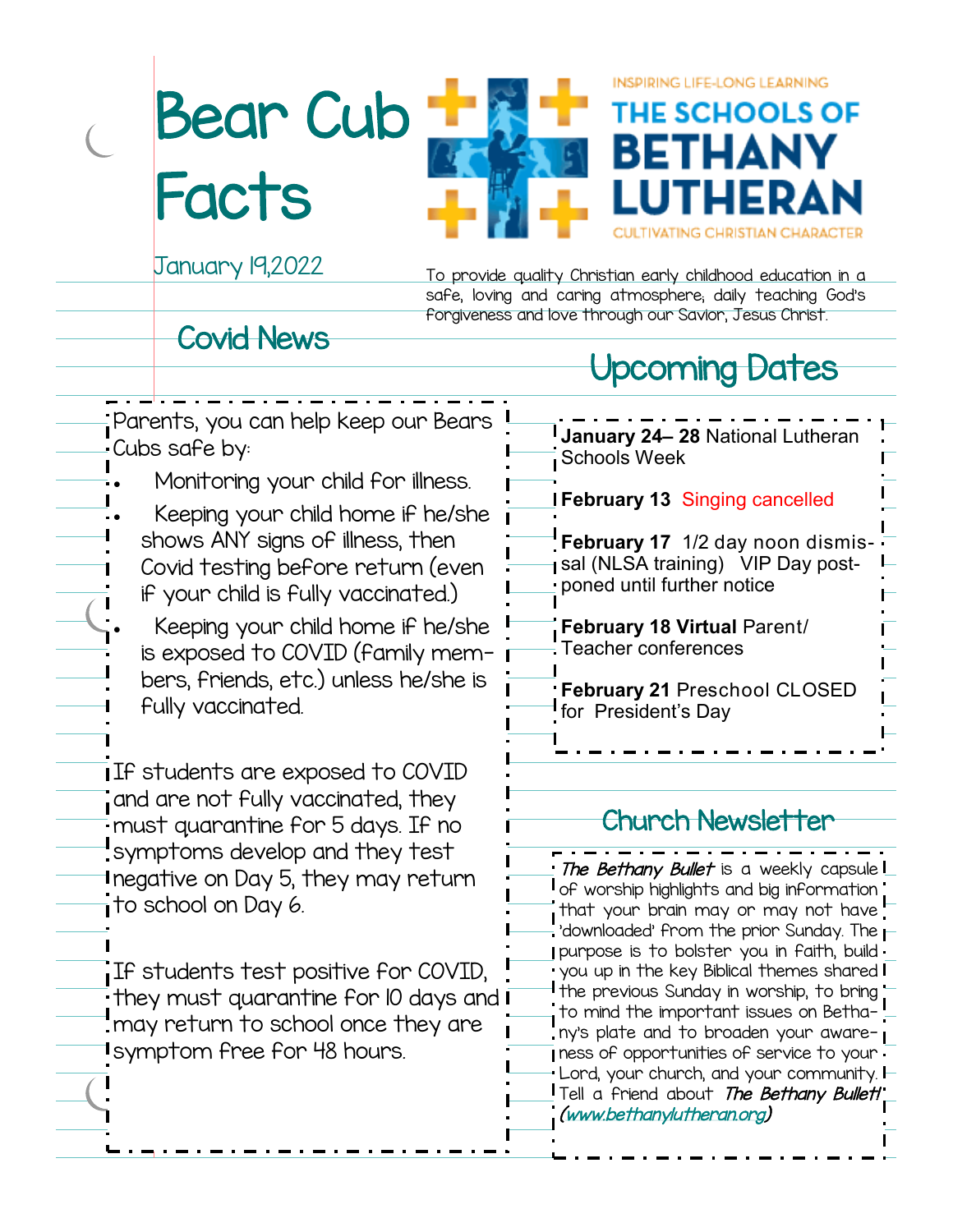## **B** ShopWithScrip®

Gift card fundraising is the easiest and best way to raise money. Buy gift cards from your favorite brands to earn on your daily purchases. The brand is the one giving back. It's never been easier to create opportunities for what matters most to you. No extra money spent. No extra time wasted. Earn a rebate towards tuition costs or the Bethany ministry of your choice.

Ruth Lopez, Scrip Coordinator [rlopez@bethanylutheran.org](mailto:rlopez@bethanylutheran.org) 562-420-7783 ext. 58

### Meet a Board Member

| The governing board of Bethany Lutheran School is comprised of six members              |
|-----------------------------------------------------------------------------------------|
| of the church. They are elected to serve a three-year term. We are grateful             |
| For their sacrifice of time and talent. Meet a Board Member                             |
| Name: Kent Ryskamp                                                                      |
| • Family information: Wife, Kim, Carter (16) BLS Grad and junior at Millikan, Cooper    |
| <b>I</b> (Grade 7) who has been at Bethany since he was 2!                              |
| Current and/or past career(s): We own and operate a family business, a B&B on           |
| private yachts in Long Beach.                                                           |
| <b>I Members of Bethany</b> for 12 years.                                               |
| , "Why do you choose to serve on the Board of Schools?" $\mathbb I$ want to provide as- |
| -sistance and guidance to our incredible staff and help keep Bethany the awe-           |
| $\mathsf I$ some school it is!                                                          |
| Favorite Bible Verse: John 3:16 "For God so loved the world that He gave His one        |
| and only Son, that whoever believes in Him shall not perish, but have eternal life.     |
|                                                                                         |
|                                                                                         |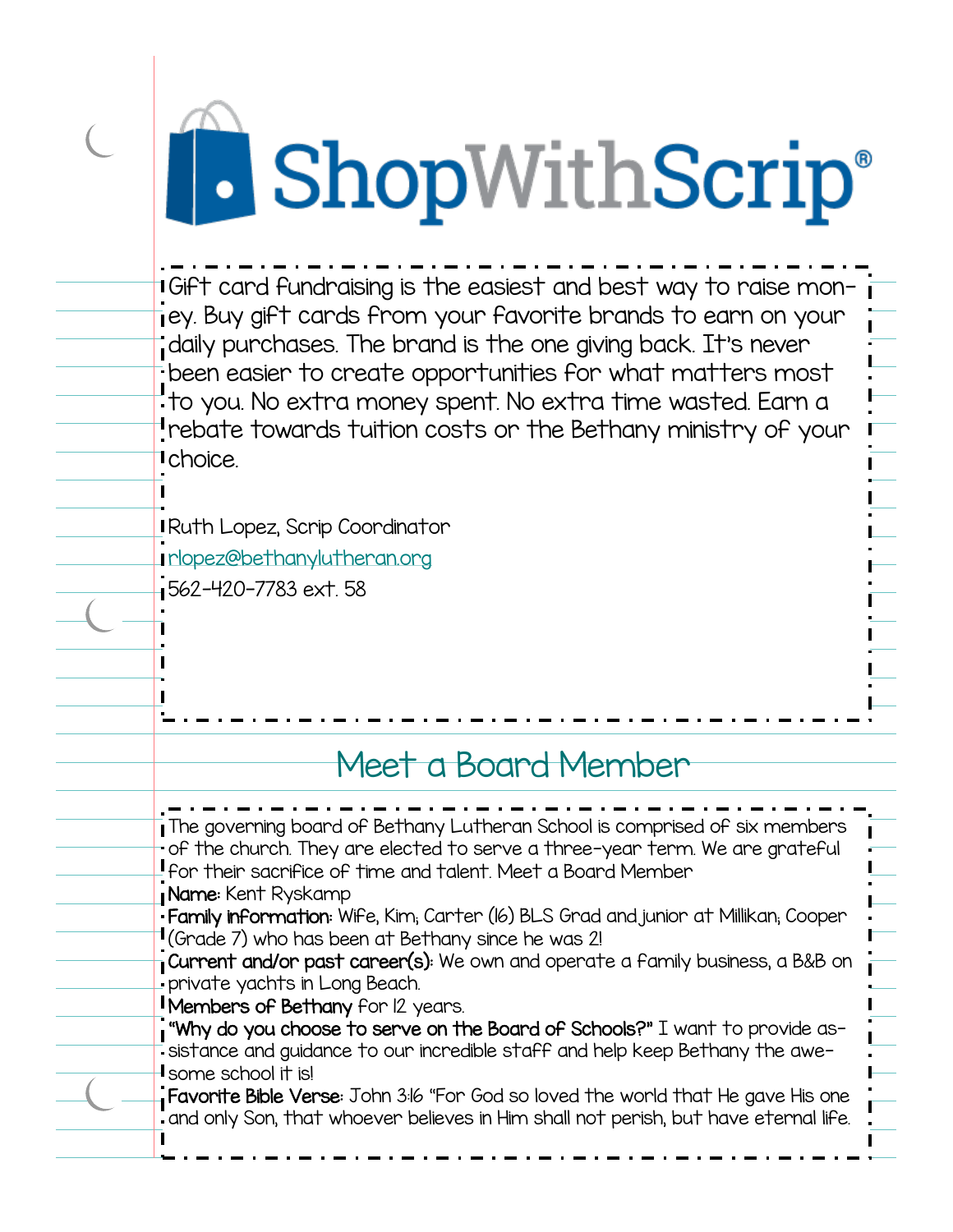| Lutheran<br>00                                                                                                                                                         |
|------------------------------------------------------------------------------------------------------------------------------------------------------------------------|
| <b>January 24-28</b><br>"In ALL Things"<br><b>Colossians 1:15-20</b>                                                                                                   |
| <b>JAN. 24</b><br>SUPERHERO DAY<br><b>MONDAY</b><br>Jesus is our hero. Wear your superhero gear to<br>school. Please no costume masks or props.                        |
| <b>JAN. 25</b><br><b>ALOHA DAY</b><br><b>TUESDAY</b><br>Bust out your Hawaiian shirts and leis for a day on the<br>islands. Please no swimsuits or revealing clothing. |
| JAN. 26<br>WACKY TACKY DAY<br>Forgo all fashion rules! Bring on the mismatched clothes.                                                                                |
| <b>JAN. 27</b><br>CAREER DAY<br><b>THURSDAY +</b><br>Dress up in clothes for the job you want to have<br>when you grow up.                                             |
| <b>JAN. 28</b><br>PAJAMA/COZY CLOTHES DAY<br><b>FRIDAY</b><br>Let's be cozy today! Wear your pajamas or loungewear to class.                                           |
| <b>Bethany Lutheran School</b>                                                                                                                                         |